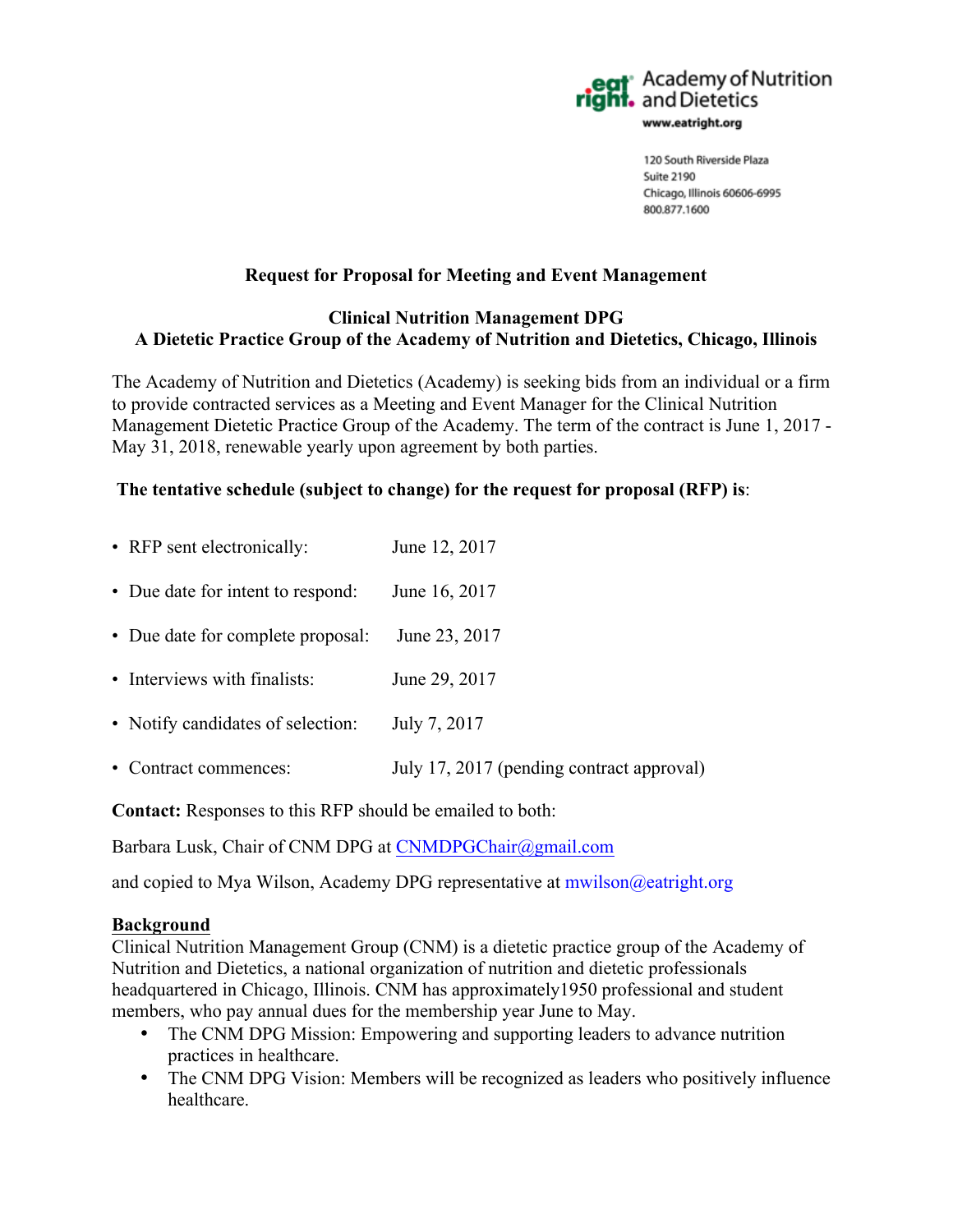

The CNM DPG strives to provide opportunities and resources to members to develop and/or enhance multidimensional skill for leadership and management.

The CNM DPG hosts an annual education symposium in the Spring of each membership year, and attends the CNM Executive Board meeting at the Academy Food & Nutrition Conference &  $Expo<sup>TM</sup>$  (FNCE®) each year. This request for proposal includes planning for both of these annual events.

For more information on the CNM DPG, please visit our website at www.cnmdpg.org.

### **The Purpose of the Request for Proposals**

The Academy is seeking qualified individuals or firms to serve as a Meeting & Event Manager for CNM DPG. This (RFP) is intended to provide general information needed to provide a response to the RFP.

### **Scope of Meeting & Event Manager Position Services**

Contractor will provide the following services to CNM DPG for the annual FNCE® event:

- Coordinate with the board and Academy for arrangements including space and food for the Executive Board Meeting held at FNCE®.
- Coordinate with board and Academy for registration for designated board members who are to attend FNCE®.
- Coordinate with board and Academy for hotel and travel arrangements for designated board members who are to attend FNCE®.
- Facilitate billing and payment with Board and Academy accounting department.

Contractor will provide the following services to CNM DPG for the Annual CNM Symposium

### **Speakers:**

- Prepare speaker contracts and submit to Academy for approval.
- Send a letter reminding speakers to return housing form, handouts, PowerPoint presentations, and assure timely receipt of all documents from speakers.
- Coordinate speaker introduction schedule and documents including bio's, and assure facilitators have those documents to introduce speakers.
- CNM will be responsible and coordinate with Meeting Planner for securing speakers, securing sponsorship funds, assure supplier contracts are signed after Academy and Contractor have reviewed and negotiated terms.
- Contractor will be responsible for writing and sending thank-you notes to speakers and sponsors on behalf of CNM DPG within 14 days of completion of Symposium.
- Prepare and post Speaker and information to the CNM DPG website to help promote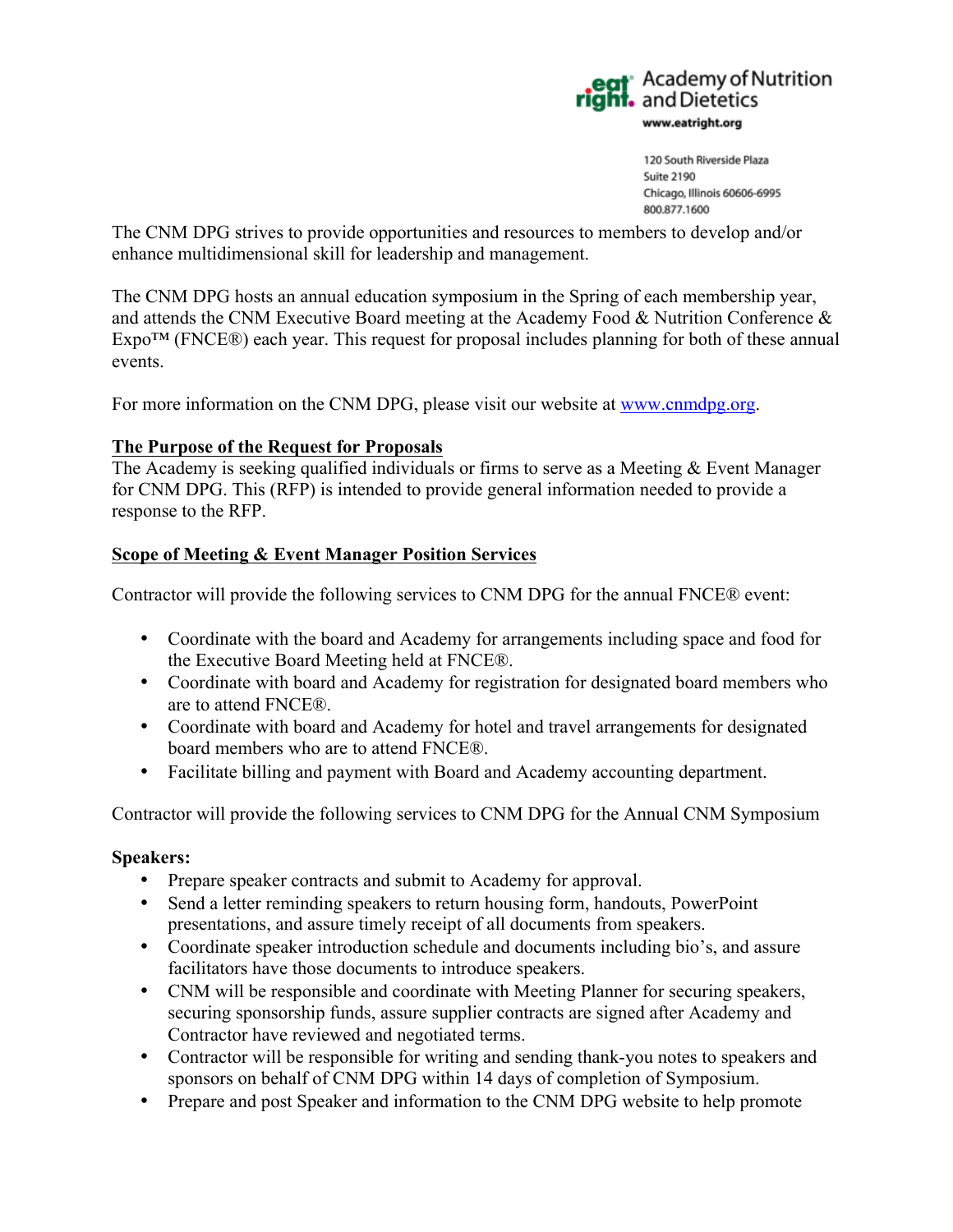**R** Academy of Nutrition eat Academy of Neat Pright.<br> **right.** and Dietetics www.eatright.org

> 120 South Riverside Plaza Suite 2190 Chicago, Illinois 60606-6995 800.877.1600

member interest and attendance.

### **Program:**

Establishes and manages timeline for CNM symposium and FNCE® Planning.

- Assists with tour options and facilitates symposium tour (once identified by CNM).
- Work with CNM DPG webmaster to promote symposium to membership.
- Assist with preparation of a symposium budget, monitor budget and work with CNM Chair-elect to stay within budget.
- Work with CNM treasurer to review supplier bills and negotiate with suppliers as needed, if any bills do not match agreements within 30 days of receipt of bills.
- Provide a summary of symposium expenses/revenue within 45 days of receipt of speaker and executive committee expenses from CNM treasurer.
- Provide CNM Chair and Chair-elect with progress reports as needed.
- Prepare records as needed to satisfy the Center for Lifelong Learning requirements in order to award Continuing Professional Education (CPE) credit to attendees.
- The information and data provided in any document delivered to CNM by contractor shall not contain any false or misleading information and shall be based on credible supporting data and information.
- Work with CNM DPG Chair-elect to write announcements of the Symposium for the *Journal of the Academy of Nutrition and Dietetics*, *Food and Nutrition Magazine*, and any other possible announcement sites. Send materials to appropriate contacts to assure timely inclusion.
- Coordinate with CNM Treasurer to verify that all Symposium-related bills are received and paid per contract, and posted to the CNM DPG accounting records. Prepare and post Symposium information and save the date and brochure to the CNM DPG website and to social media to help promote member interest and attendance.

### **Registration:**

- Coordinate content and approvals, develop, print, mail, use social media and email, the Symposium save-the date post card and brochure.
- Create and receive approval for Registration process including development of online and on-site secure registration.
- Prepare and distribute a registration packet for each registrant to include badge, evaluation form, agenda, etc.
- Work with the Academy DPG relation's coordinator to set up on-line registration.
- Supervise on-site all aspects of the symposium to include but not limited to secure on-site online registration and acceptance of registration payments, preparation of receipts, distribution of materials and liaison with hotel and other suppliers.
- Acknowledge registration of attendees.
- Prepare symposium brochure in conjunction with CNM Chair-elect.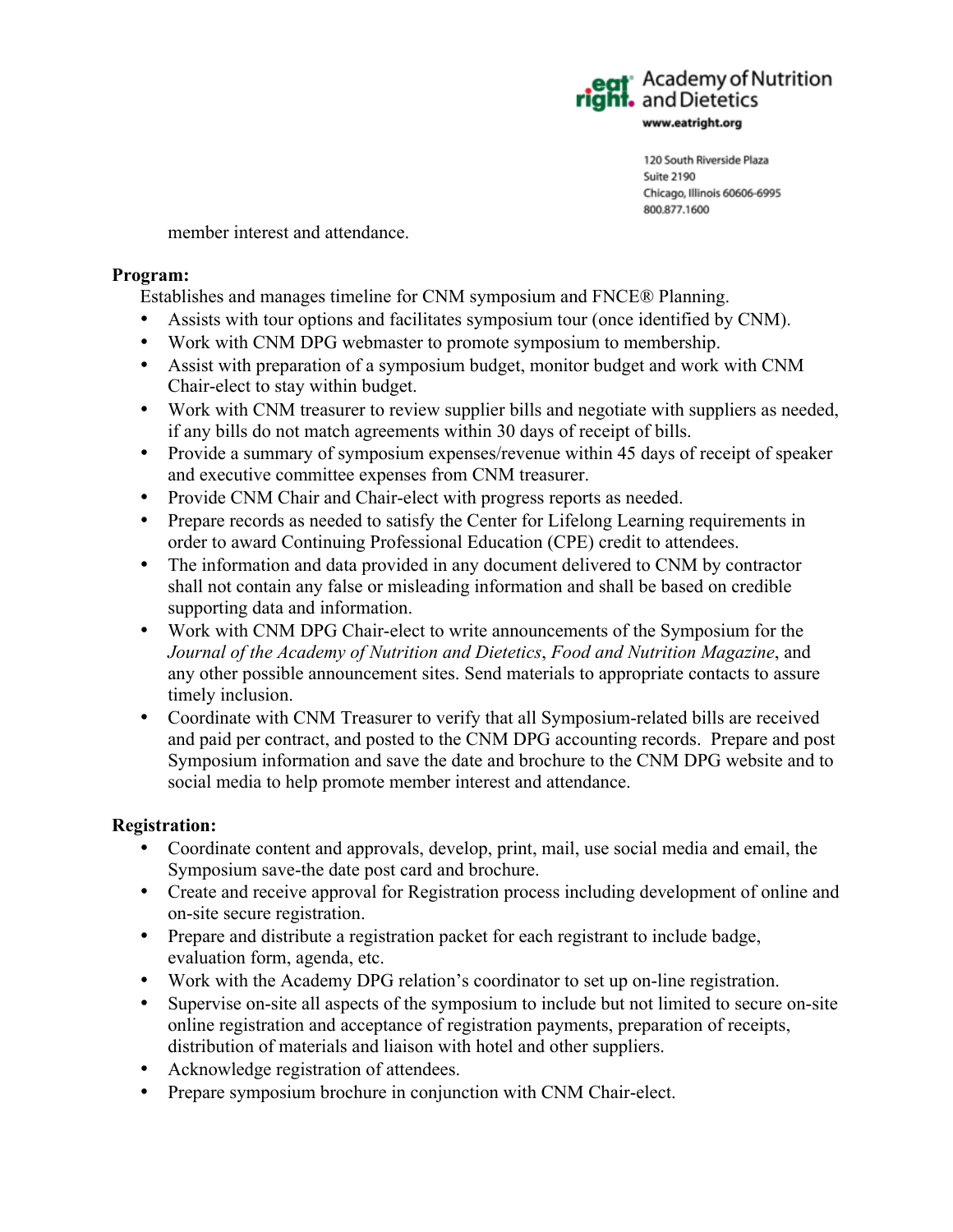

- Assure requirements for on-site-registration and any additional details needed to ensure a well-run symposium.
- Submit list of funded EC members to CNM Treasurer to setup airfare approval.
- Send Executive Committee documents with airfare, hotel and registration information.
- Work with CNM to post speaker handouts online 7-10 days before Symposium.
- Respond to attendee's, member and non-member inquiries.
- Provide advice and counsel concerning, but not limited to the following; cost control, forms and other printed material, menu planning and symposium logistics.
- Using company selected by CNM and approved by Academy, provide online evaluations with a summary of participant evaluations within 45 days of completion of the symposium.
- Send out administrative correspondence to sponsors secured by CNM Executive Committee.
- Assure that the final registration report is confirmed and available to Academy and to CNM chair, chair-elect and manager, and DPG/MIG/Affiliate relations within 45 days of completion of symposium.

## **Hotel**

- Coordinate the Hotel VIP block and submit VIP rooming list to hotel when appropriate.
- Coordinate with Academy regarding hotel contracts, meeting space and sleeping rooms based on desired locations submitted by CNM.
- Confirm and book, as needed, hotel sleeping rooms, meeting space, audio-visual equipment, catered events, equipment not available from the hotel, physical plant and staff
- Verify accuracy of hotel bill for sleeping rooms, meeting space, audio-visual equipment, catered events and other expenses according to contracts and requirements.

## **Exhibits and Sponsors**

- Facilitate Vendor / Exhibit agreement and contract approval including sending to parties for required signatures. (Once vendor identified by CNM)
- Coordinate and assure Exhibitor logistics to exhibitors
- As directed by CNM and per terms of contract, prepare and post signage, PowerPoint and other vendor messaging at the Symposium and CNM DPG website.
- Facilitate sponsor contract agreements and communications between CNM DPG and Academy to assure compliance with Academy and CNM DPG standards.

## **Reports and Communication**

Communicate with CNM DPG about questions from CNM DPG members and others to include but not limited to: Chair, Chair Elect, Treasurer, Professional Development chair, Fundraising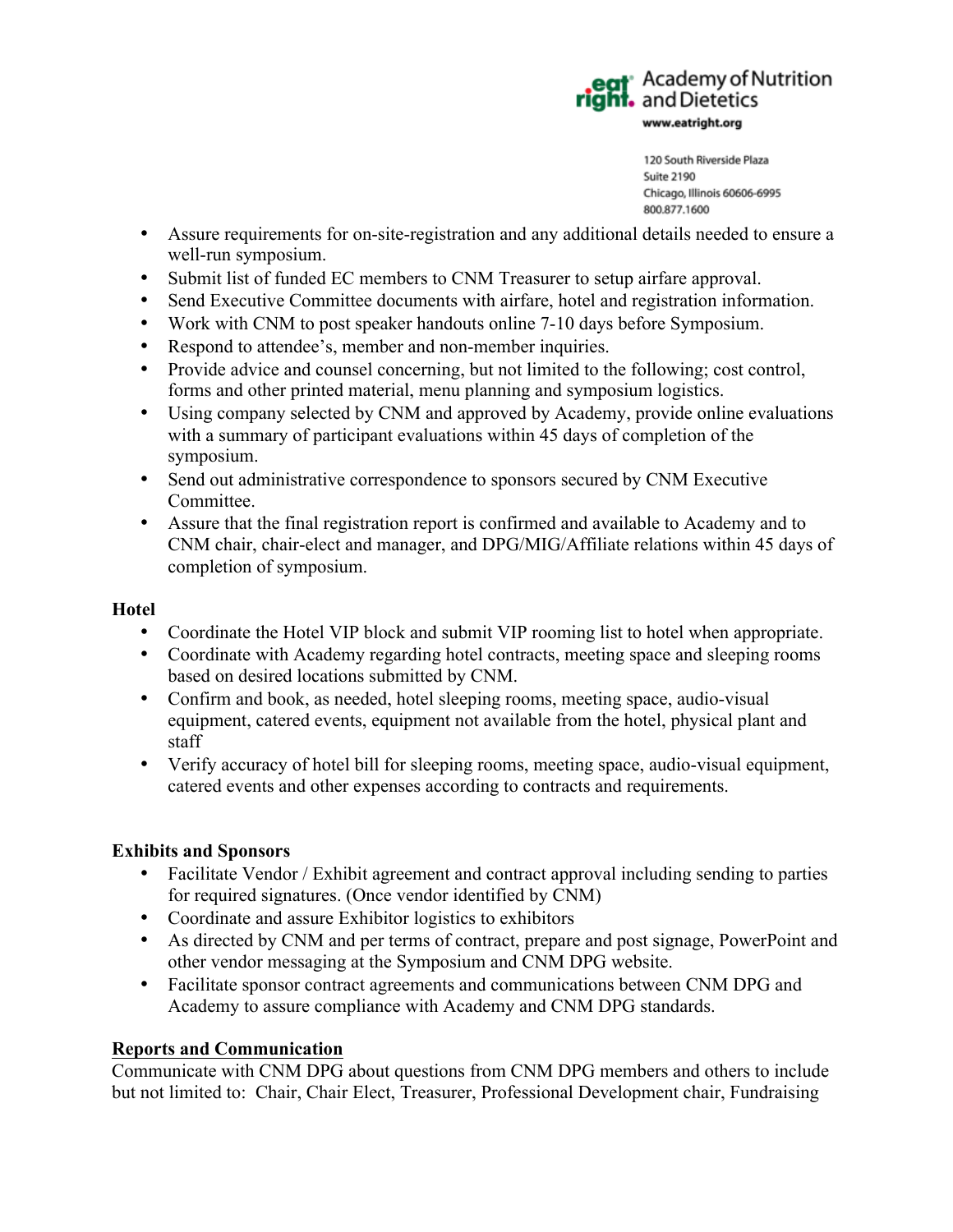

Chair, CNM DPG website manager, the Academy DPG Manager.

Required Reports: Member attendance, Vendor attendance, Satisfaction Survey Results.

### **Skills and Experience Needed**

The skills and experience of the bidding contractor must include the following;

- Meeting and event planning for organizations with over 300 participants
- Strong communication, facilitation and organizational skills.
- Proficient in appropriate computer skills to complete work required including web-based and social media activities but not limited to Microsoft Office.

Travel, lodging and subsistence related to the CNM Symposium will be reimbursed upon submission of an expense report/receipts, in accordance with Academy guidelines.

CNM will reimburse the Contractor for out-of-pocket expenses for items such as postage, telephone calls, salaries for temporary personnel hired for on-site registration/meeting management and gratuities to convention personnel, badges, hand out reproduction, folders. etc. that was agreed upon in the Symposium budget approved by the CNM Chair Elect.

This position must be undertaken as an independent contractor with the Academy of Nutrition and Dietetics on behalf of Clinical Nutrition Management DPG. The contract will be eligible for renewal annually.

The information and data provided in any document delivered to CNM by contractor shall not contain any false or misleading information and shall be based on credible supporting data and information.

### **Submission Requirements:**

1. If applying as a firm: History of the business and current client list. If applying as an individual: Resume.

2. Credentials

3. Professional references (3) - may be submitted in writing or provide email and telephone contact information.

4. Please note: Incorporation status as a business and general liability insurance may be required.